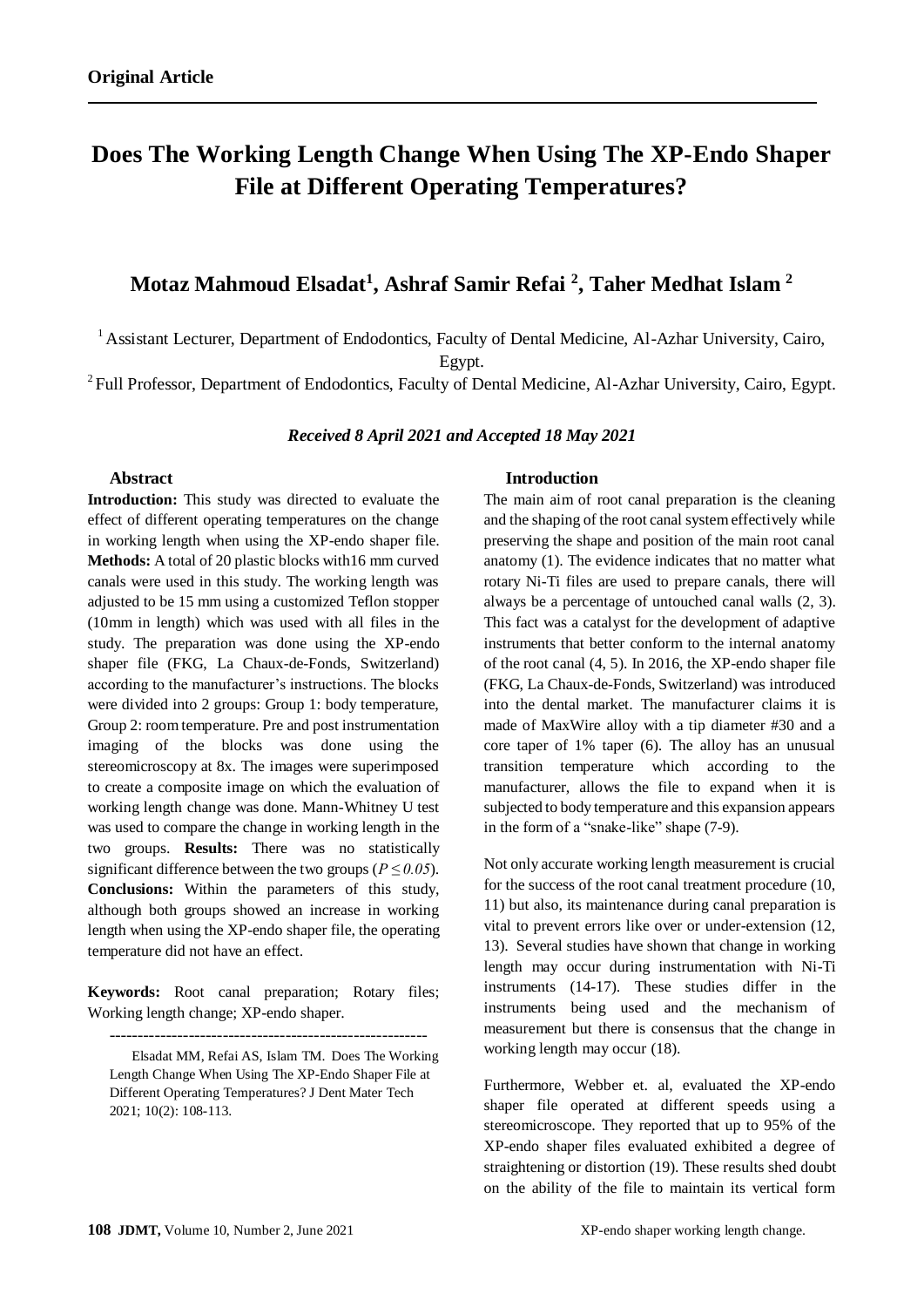during instrumentation and ultimately may affect working length.

To date, very little research has been done on the XPendo shaper file regarding the maintenance of working length. Additionally, measuring the working length is usually done at room temperature in which the file is in the martensitic phase while during operation, according to the manufacturer, the shape changes "expand" inside the canal which may also potentially alter the working length. This research was directed to evaluate the effect of the change on the working length when using the XPendo shaper file at different operating temperatures. The Null hypothesis was that the working length would not be affected by the change in operating temperature.

## **Materials and Methods**

## *Sample preparation*

A total of 20 plastic blocks (Endo Training Bloc; Dentsply Sirona, North Carolina, USA) with curved canals (45˚) with a length of 16mm, the initial size of #15, and 2% taper were used in this study. A specially designed Teflon stopper (10 mm in thickness and 5mm in diameter) was constructed to standardize the working length to be 15mm for all the files.

The sample size calculation was done based on a pilot study conducted on six samples  $(n=3)$ ; the mean (SD) values were 0.621 (0.016) mm and 0.528 (0.091) mm for group 1 and group 2, respectively. The effect size  $(d)$  = 1.42. Using alpha ( $\alpha$ ) level of (5%), and power of 80%; the minimum estimated sample size was 9 specimens per group. So, for convenience 10 plastic blocks per group were used. Sample size calculation was performed using G\*Power version 3.1.9.2 (Franz Faul, University of Kiel, Germany).

All the canals were prepared using the XP-endo shaper file at 800 rpm and 1Ncm torque using X-Smart endo motor (Dentsply Sirona, North Carolina, USA) according to the manufacturer's instruction. The blocks were grouped according to the ambient temperature during

preparation into 2 groups (*n=10*): Group1**:** body temperature (37℃), while Group 2: at room temperature (24℃), both were done using a water bath.

Initially, the glide path was established using a #15 K-file to the working length. For all groups, the XP-endo shaper file was used to prepare the canal using an in-and-out motion. The canal was prepared in 2 phases:

**Phase 1**: preparation of the canal till the file reached the working length for the first time using 10 strokes.

**Phase 2**: additional preparation of the canal for another 15 strokes to the working length.

A new XP-endo shaper file was used for each canal and discarded after use. All instrumentation was performed by a single endodontist. After every 5 strokes, the file was removed, cleaned, and recapitulation with #15 K-file to the length was done. Then irrigation with 3ml of distilled water was accomplished using a 30-gauge side-vented needle.

## *Imaging*

Pre and post instrumentation imaging of the blocks was done using a stereomicroscope (Leica EZ4 HD; Leica Microsystems co. Schweiz, Switzerland) at 8x using a customized platform made of polyacrylic resin to ensure the 3D spatial position of the blocks.

Prior to instrumentation, two preoperative images of each block were taken. The first, after placement of a size #15 k-file with the customized stopper attached inserted into the canal (Pr1) (Figure 1) and the second, after injecting a blue dye into the canal (Pr2). After instrumentation, each block was injected with a red dye, and a postoperative image was taken (PO). A ruler was included in each image as a size reference. The Pr2 and PO images were superimposed using Adobe Photoshop CC 2018 (Adobe Systems Inc, CA, USA) to form the composite image (Figure 1  $\&$  2). Then all images were imported into the Autodesk AutoCAD 2019 software (Autodesk Inc., CA, USA) for evaluation.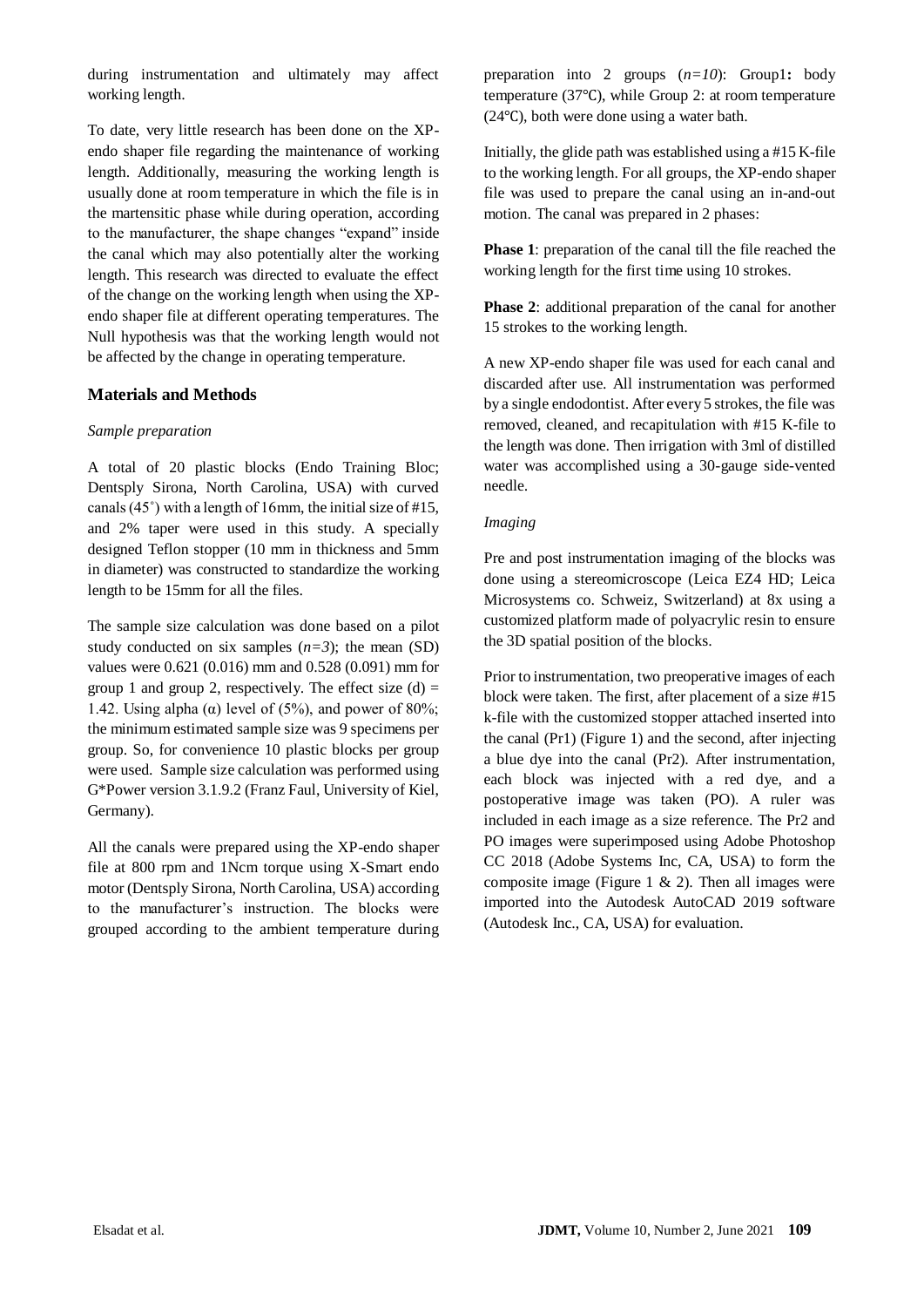

Figure 1: A stereomicroscope image showing: A) preoperative image with file #15 (Pr1). B) The final Composite image (PO and Pr2). The yellow arrow indicates the postoperative distance.



**Figure 2:** A magnified stereomicroscope image of the apical part of the canal showing: A) sample from group 1, B) sample from group 2. The red arrows represent the remaining untouched canals.

#### *Evaluation of the change in working length*

In this study, the change in working length was evaluated by measuring the change in the distance between the terminus of the apical preparation and the end of the block before and after instrumentation.

To accomplish this, the preoperative distance was established by measuring the distance from the end of the file to the end of the block in the Pr1 image. While the postoperative distance was measured on the composite image. The distance of the point of deviation of postoperative canal preparation from the preoperative canal was considered the postoperative terminus of the preparation. Then the postoperative distance was established by measuring from this terminus to the end of the block. Then the change in length was calculated by

subtracting the pre-operative distance from the postoperative one.

#### *Statistical analysis of the data*

Mann-Whitney U test was used to compare the change in working length in the two groups. The significance level was set at  $P \le 0.05$ . Statistical analysis was performed using IBM SPSS Statistics for Windows, Version 23.0 (IBM Corp., Armonk, NY, USA).

## **Results**

#### *Change in working length (mm)*

The median, range, mean and standard deviation (SD) were represented in (Table I).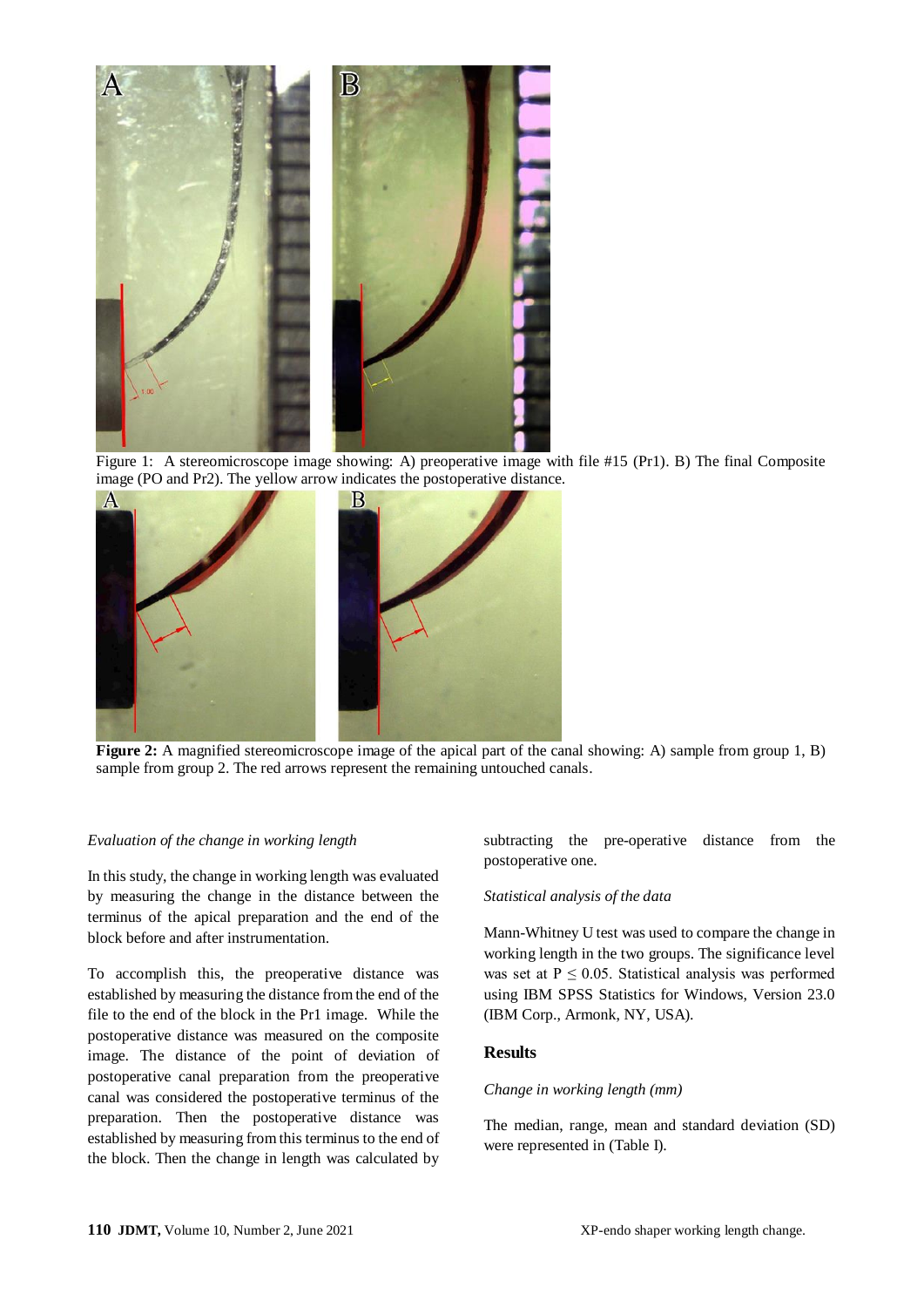Table I: Descriptive statistics and results of Mann-Whitney U test for comparison between changes in working length (mm) in the two groups:

|                    | Median (range)    | $Mean \pm SD$   | P-value |
|--------------------|-------------------|-----------------|---------|
| Group 1            | $0.49(0.17-0.63)$ | $0.44 \pm 0.19$ |         |
| (Body temperature) |                   |                 | 0.791   |
| Group 2            | $0.44(0.18-0.8)$  | $0.46 \pm 0.2$  |         |
| (Room temperature) |                   |                 |         |

Mann-Whitney U test revealed that there was no statistically significant difference between the median changes in working length in the two groups ( $P \le 0.05$ ).

## **Discussion**

The maintenance of the working length during root canal treatment is paramount to success. Rotary Ni-Ti files are routinely used during preparation. A new generation of atypical files with irregular shapes is beginning to emerge in the dental market. These files are designed to increase contact with the canal walls during preparation (8). An example of these files is the XP-endo shaper file which is a snake-like shaped file made of modified Ni-Ti alloy (MaxWire) that changes its initial form due to an increase of the temperature around the file once it is inserted into the canal (4, 9). Due to this change, there is a possibility that this file may not maintain the working length during instrumentation. This study was conducted to evaluate the change in working length when using the XP-endo shaper file at two different operating temperatures.

The results showed there was no statistically significant difference in change in the working length between the two operating temperature groups (*0.44 ±0.19* and *0.46 ±0.2* mm) for group 1 (body temperature) and group 2 (room temperature) respectively. Consequently, the null hypothesis was accepted. The rationale for comparing the two temperatures was that working length measurement is done at room temperature, yet the file is inserted into the canal and operates at body temperature.

The plastic blocks used in this study have a higher thermal diffusivity than dentin that ensures that the file will have changed into the Austenitic form during the preparation.

Furthermore, it is noteworthy to mention that both groups showed an increase in working length which is clinically relevant. Although the manufacturer claims that the file can expand beyond its core size due to a phase transformation from Martensite to Austenite space

lattice, yet this did not result in a significant change in working length in this study. This can be explained by the fact that the XP-endo shaper file is still limited to the confines of the narrow canals in which it is placed. This limitation may have prevented the change in phase to translate into a change in working length.

Within the search parameters of this research, no studies have been done which directly evaluate the change in working length of the XP-endo shaper file. Alternatively, a lot of studies on the XP-endo shaper have been focused on the evaluation of shaping ability (20-24). One research in particular done by Azim et al, (4) corroborates the results of this study. The researchers evaluated the shaping ability of the XP-endo shaper file in oval canals using µCT. In their study, they observed that debris packed in the apical area, and concluded that the XP-endo shaper file did not expand in the coronoapical direction but only expands in the mesiodistal and buccolingual directions. Moreover, their study was conducted on oval canals while in this study, plastic blocks with narrow canals with the initial size of #15 were used. This confirms that the change in working length may have been due to the file being confined in a narrow canal.

#### **Conclusion**

Although within the parameters of this study the operating temperature did not affect the working length, yet all the specimens showed a degree of overextension. This overextension could affect the outcome of conventional root canal treatment. Care should be taken when transferring the results of this study into the clinical settings. Further research should be done to evaluate the change in working length using the XP-endo shaper file in canals with varied sizes and anatomical configurations.

## **Acknowledgement**

The authors deny any conflicts of interest related to this study.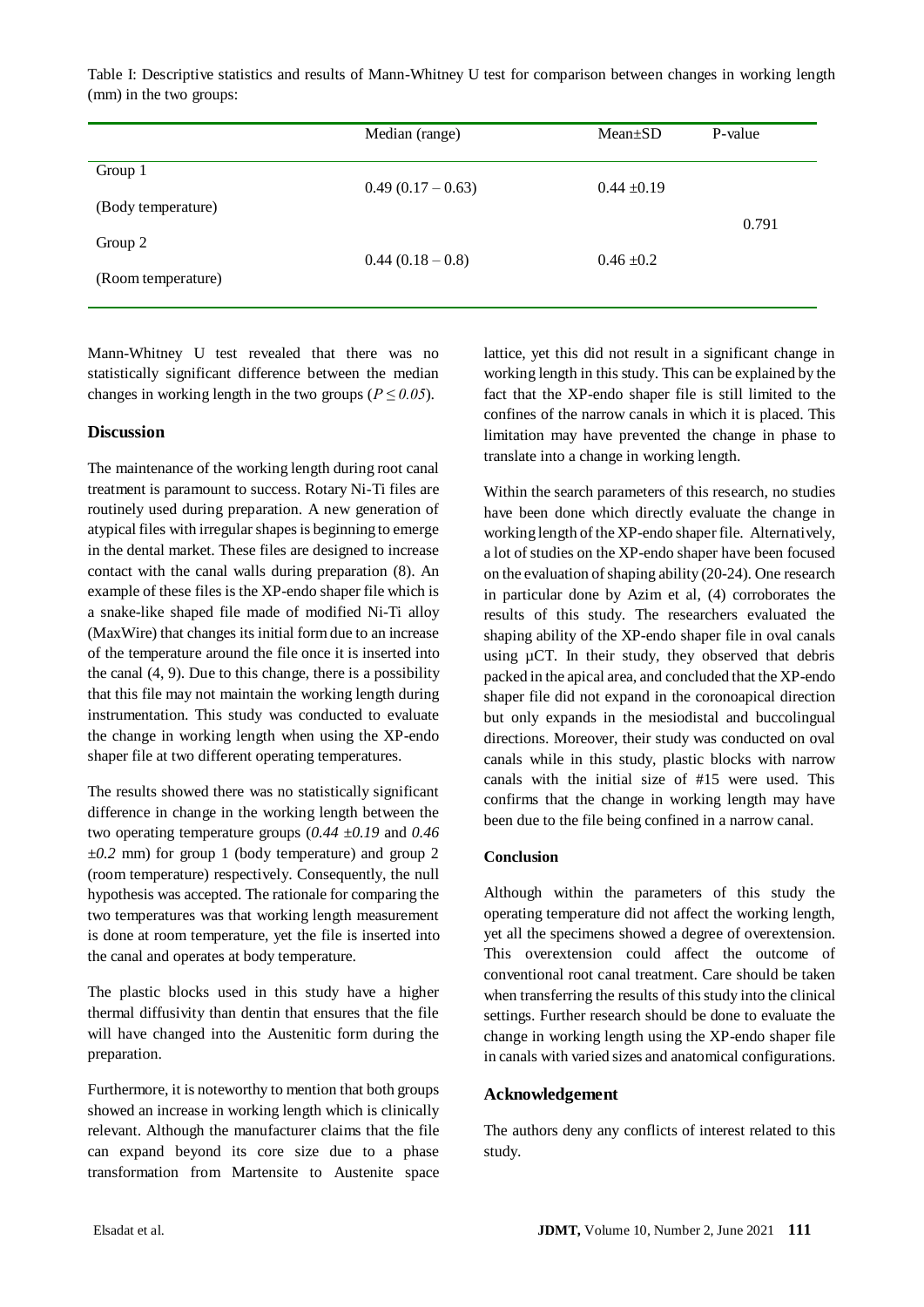## **Conflict of interest**

The authors deny any conflicts of interest related to this study.

## **References**

1. Schilder H. Cleaning and shaping the root canal. Dent Clin North Am. 1974;18(2):269-296.

2. Peters OA, Schönenberger K, Laib A. Effects of four Ni-Ti preparation techniques on root canal geometry assessed by micro computed tomography. Int Endod J. 2001;34(3):221-230.

3. Siqueira Junior JF, Rôças IDN, Marceliano-Alves MF, Pérez AR, Ricucci D. Unprepared root canal surface areas: causes, clinical implications, and therapeutic strategies. Braz Oral Res. 2018;32(suppl 1):e65.

4. Azim AA, Piasecki L, da Silva Neto UX, Cruz ATG, Azim KA. XP Shaper, a novel adaptive core rotary instrument: Micro-computed Tomographic Analysis of its shaping abilities. J Endod. 2017;43(9):1532-1538.

5. Zuolo ML, Zaia AA, Belladonna FG, Silva E, Souza EM, Versiani MA, et al. Micro-CT assessment of the shaping ability of four root canal instrumentation systems in oval-shaped canals. Int Endod J. 2018;51(5):564-571.

6. FKG Dentaire SA. Press release of the XP-endo shaper file; 2016 [Available from: [https://www.fkg.ch/sites/default/files/201608\\_fkg\\_xp\\_e](https://www.fkg.ch/sites/default/files/201608_fkg_xp_endo_shaper_press_release_en.pdf) [ndo\\_shaper\\_press\\_release\\_en.pdf.](https://www.fkg.ch/sites/default/files/201608_fkg_xp_endo_shaper_press_release_en.pdf) Last accessed [March 10, 2021].

7. Zupanc J, Vahdat-Pajouh N, Schäfer E. New thermomechanically treated NiTi alloys - a review. Int Endod J. 2018;51(10):1088-1103.

8. SA FD. Products catalogue; 2019. Available from: [https://www.fkg.ch/sites/default/files/FKG\\_Catalogue%](https://www.fkg.ch/sites/default/files/FKG_Catalogue%202019_EN_WEB.pdf)

[202019\\_EN\\_WEB.pdf.](https://www.fkg.ch/sites/default/files/FKG_Catalogue%202019_EN_WEB.pdf) Last accessed [March 10, 2021].

9. De-Deus G, Belladonna FG, Simões-Carvalho M, Cavalcante DM, Ramalho C, Souza EM, et al. Shaping efficiency as a function of time of a new heattreated instrument. Int Endod J. 2019;52(3):337-342.

10. Mousavi SA, Zahedinejad A, Kowsari B, Kolahdouzan E, Mousavi SI, Saeidian S. Comparative evaluation of root canal working length determination with three methods: conventional radiography, digital

radiography and raypex6 apex locator: an experimental study. J Dent Mater Tech. 2021.In press doi: 10.22038/jdmt.2021.55126.1418.

11. Bagherpour A, Mojtahedi M, Imanimoghaddam M, Jafarzadeh H. In vitro comparative study of the working length determination with radiovisiography and conventional radiography in dilacerated canals. J Dent Mater Tech. 2015;4(2):65-72.

12. Sharma MC, Arora V. Determination of working length of root canal. Med J Armed Forces India. 2010;66(3):231-234.

13. Peters OA. Current challenges and concepts in the preparation of root canal systems: a review. J Endod. 2004;30(8):559-567.

14. Khurana P, Nainan MT, Sodhi KK, Padda BK. Change of working length in curved molar root canals after preparation with different rotary nickel-titanium instruments. J Conserv Dent. 2011;14(3):264-268.

15. Jo JI, Jin MU, Kim YK, Kim SK. Change of working length in curved canals by various instrumentation techniques. J Korean Acad Conserv Dent 2006;31(1):30-35.

16. Berutti E, Chiandussi G, Paolino DS, Scotti N, Cantatore G, Castellucci A, et al. Effect of canal length and curvature on working length alteration with WaveOne reciprocating files. J Endod. 2011;37(12):1687-1690.

17. Davis RD, Marshall JG, Baumgartner JC. Effect of early coronal flaring on working length change in curved canals using rotary nickel-titanium versus stainless steel instruments. J Endod. 2002;28(6):438-442.

18. Tien M, Tjoa H, Zhou M, Abbott PV. Comparative study of four endodontic file systems to assess changes in working length during root canal instrumentation and the effect of canal curvature on working length change. J Endod. 2020;46(1):110-115.

19. Webber M, Piasecki L, Jussiani EI, Andrello AC, Dos Reis PJ, Azim KA, et al. Higher speed and no glide path: a new protocol to increase the efficiency of xp shaper in curved canals-an in vitro study. J Endod. 2020;46(1):103-109.

20. Velozo C, Silva S, Almeida A, Romeiro K, Vieira B, Dantas H, et al. Shaping ability of XP-endo Shaper and ProTaper Next in long oval-shaped canals: a micro-computed tomography study. Int Endod J. 2020;53(7):998-1006.